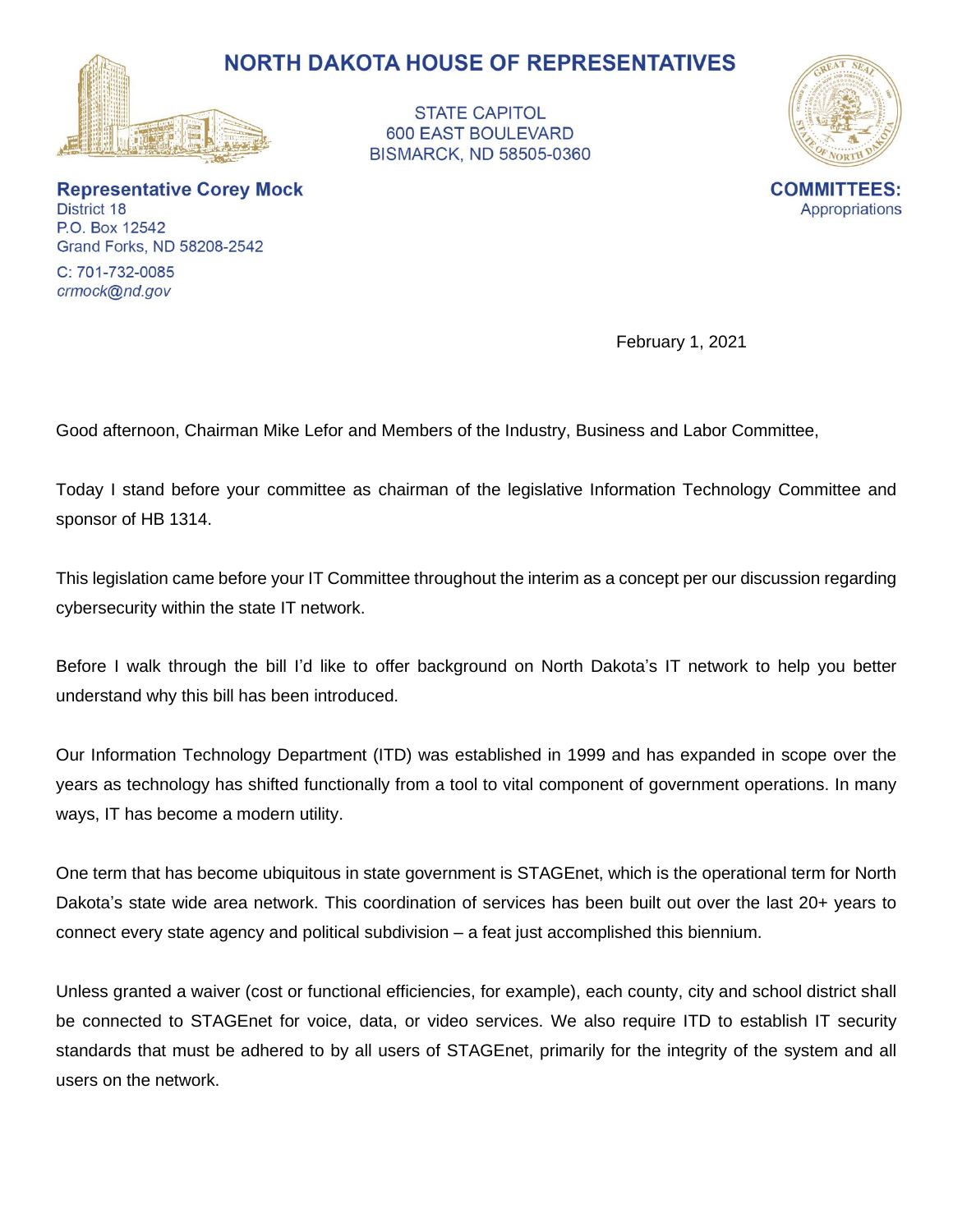Keep in mind that North Dakota has several critical services on or connected to this network, including (but not limited to) financial and vital records, service applications, state and national defense, oil and gas records, and much more.

As you'll hear from Mr. Kevin Ford from ITD, North Dakota remains a frequent target for cyberattacks from amateur hackers to foreign-state sponsored espionage.

A breach of one is potentially a breach of all, which makes legislation found in HB 1314 critically important.

Before we move into other testimony I'll quickly walk through the legislation that will create a new section in Title 54 (state government) of North Dakota Century Code:

Definitions include industry standard and clarifying terms, such as breach, criminal justice information, denial of service (DOS) attack, financial, medical, personal, and health insurance information, malware, ransom, and others.

Where you see the term "entity" in this bill, know that it's referring to an executive branch state agency or political subdivision. I would request this committee amend the bill to ensure we narrow that definition to mean a political subdivision within the state for reasons that will be explained later.

Beginning on Page 3 Line 24, this new section of law would require any executive branch agency or political subdivision to disclose to ITD an "identified or suspected cybersecurity incident that affects the confidentiality, integrity, or availability of information systems, data, or services." Disclosure must happen in the most expedient time possible and without reasonable delay, but no specific timeline is provided understanding circumstances vary wildly.

The bill proceeds to outline the types of incidents that shall be reported to ITD once they occur or are suspected to have occurred.

On Page 4 Line 8, the bill also requires executive agencies and political subdivisions to provide ongoing disclosure to ITD until the incident is fully resolved. This section essentially requires the attacked agency or political subdivision to cooperate with ITD as they investigate and mitigate damages caused by the attack.

On Page 4 Line 25 we permit legislative and judicial branches of governments to inform ITD of any known or suspected cybersecurity attacks that would affect the confidentiality, integrity, or availability of information systems, data, or services. As separate branches of government this remains options and permissive.